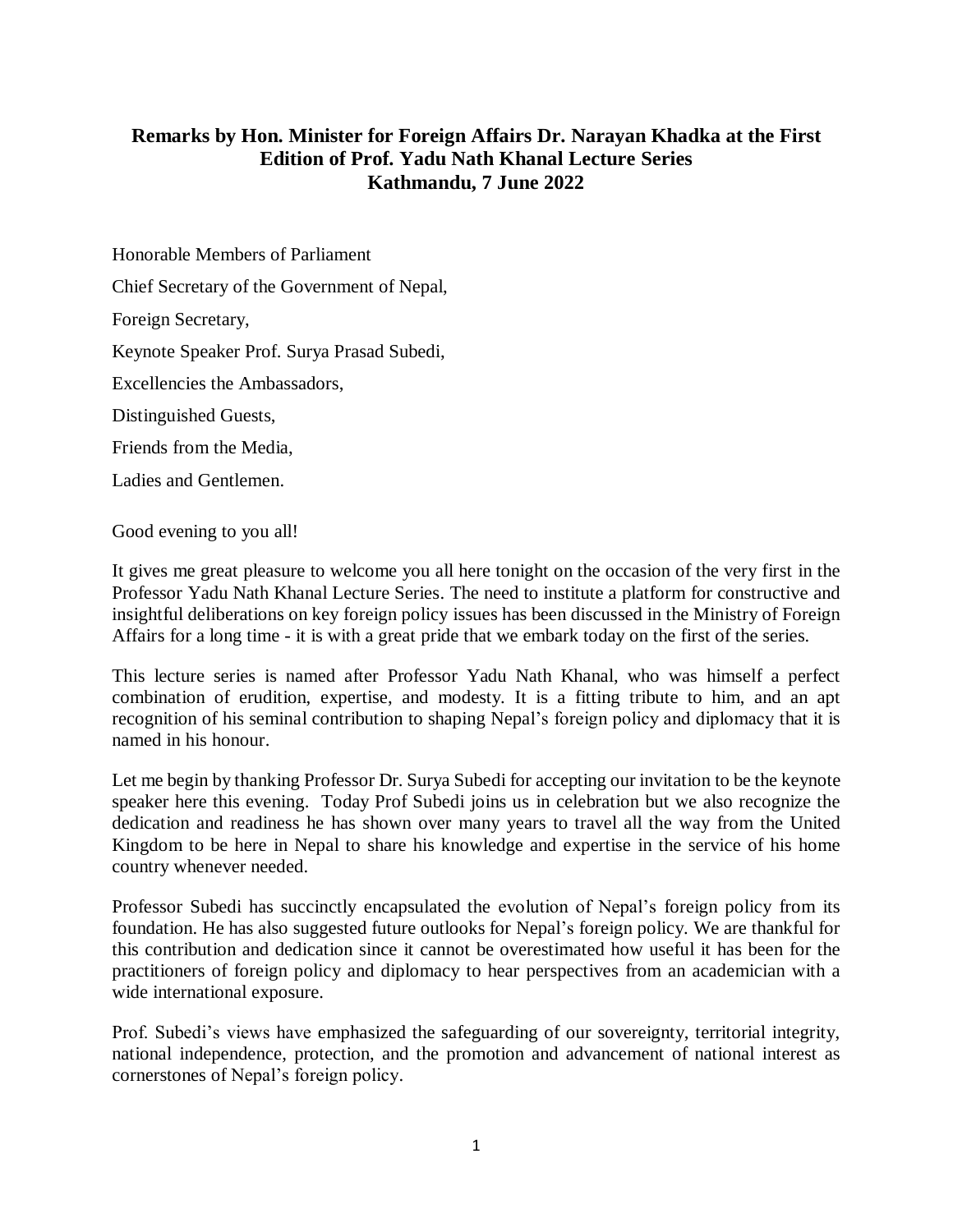The foreign policy parameters defined by our Constitution serve as a guiding light for us and define a balanced and independent foreign policy and diplomacy. We strive to maintain friendly relations with our immediate neighbors, extended neighbors, development partners, major powers, the destination countries of our migrant workers, as well as all other countries of the world. The basis of these friendly relations are firmly rooted on sovereign equality and mutual respect; this is an approach that has always benefited us and has served our national interest well.

Rapidly changing dynamics of international politics and shifting power equation among major powers have rendered foreign policy making and practice more dynamic and complex. The world was already facing significant uncertainties in the global social, economic and international peace and security arenas. These uncertainties were further compounded by the ongoing war in Ukraine. The devastating humanitarian crisis that this war unleashed also caused other far reaching crisis that have affected millions of people globally. Higher inflation, ensuing food and energy security threats, slower economic growth and the drying up of international financial resources is contributing to significant negative supply shocks for the world economy. The growing threats to international peace and security and the escalating tension between world powers are directly linked to these uncertainties. Nepal is certainly not immune to this global tumult. Unlike in the past, today's foreign policy is not limited to a set pattern of bilateral and multilateral institutional engagements alone, it also has to deal with mega challenges, such as, climate change; financial, food and energy crises; international migration; refugee crisis; mass evacuation and repatriation of population; transnational crimes; cyber security; terrorism and so forth.

In light of a rapidly changing global political landscape, the challenges of today's foreign policy can only be addressed through the collective and collaborative efforts of all countries, big or small, operating under accepted norms of rules-based international order and through multilateralism. We consider that respect for and adherence to the principles of sovereign equality and noninterference enshrined in the Charter of the United Nations provide a sound basis for cooperation among nations and will allow us to tackle these challenges on a global scale.

Our present Government, led by Rt. Hon. Prime Minister Sher Bahadur Deuba, remains committed to maintaining Nepal as a democratic, peace-loving, and inclusive nation, where the respect for fundamental freedoms and human rights prevail. Attaining economic development and prosperity for our people stands as the high priority agenda for economic diplomacy.

The recent local governments have consolidated our democratic foundation and forcefully restated the supremacy of the popular will. Nearly 65% of 17.7 million voters peacefully participated and elected over 35 thousand representatives, including over 14 thousand women representatives. The entire international community has appreciated this successful democratic exercise – it is an extraordinary feat needs to be highlighted and celebrated.

## Dear Friends,

The first lecture in the Professor Yadu Nath Khanal Lecture Series, whose aim was to share insightful assessments of Nepal's foreign policy, now concludes on the positive note that it will continue as an important event in the Ministry's annual calendar in the coming years. We look forward to these regular events as an ongoing opportunity to continue to provide insights on areas of foreign policy.